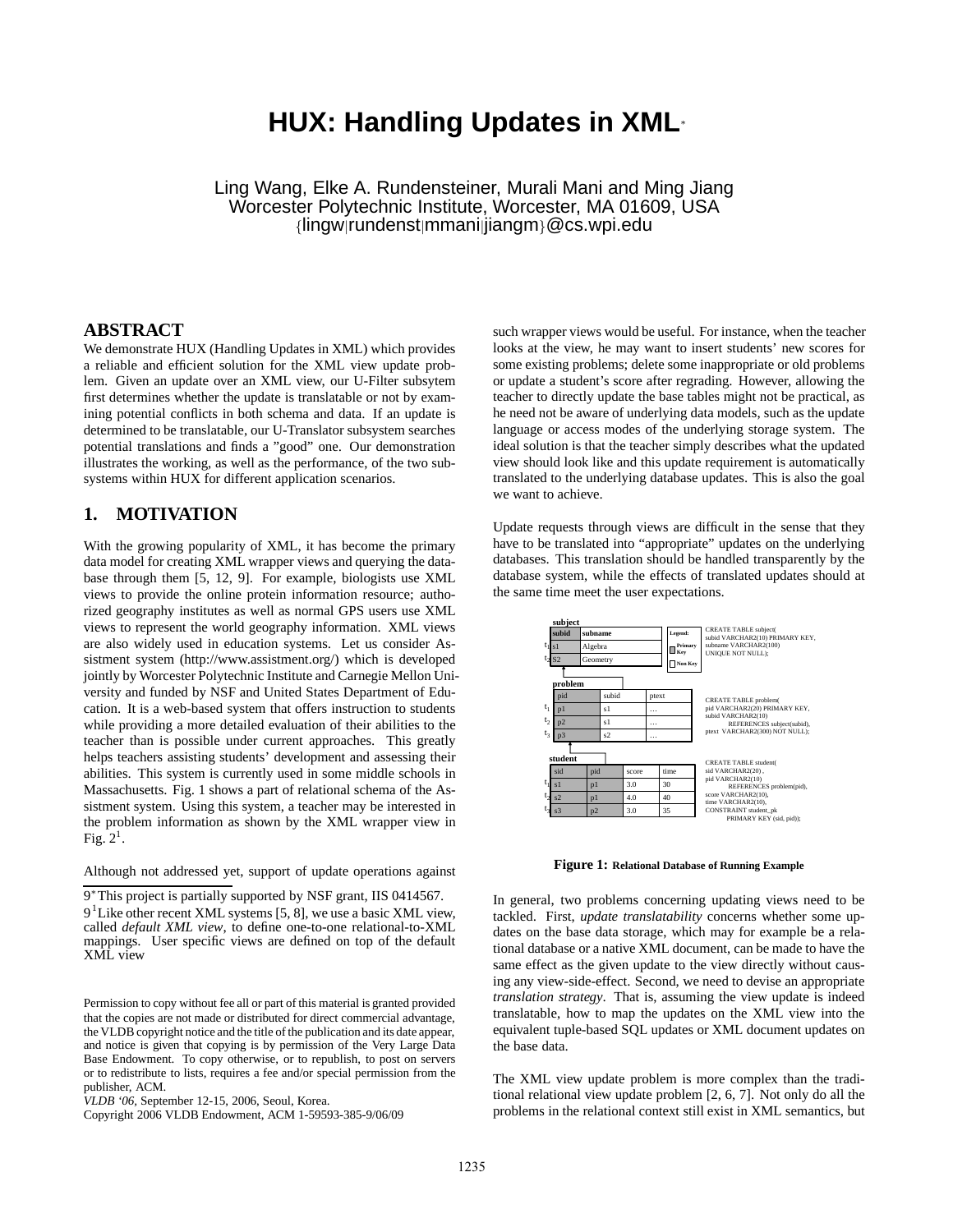we also have to address the new update issues introduced by the XML hierarchical data model and its flexible update language.

We demonstrate our XML view updating system named **HUX** (Handling Updates in XML). It provides a reliable and efficient solution for both aspects of the XML view update problem. HUX is complementary and also compatible with much of recent effort in XML query support by both academic prototype systems and commercial DBMS vendors, and thus we expect that HUX can be used commonly as an advanced feature for various view based applications.

## **2. HUX: THE FULL-FLEDGED XML VIEW UPDATING FRAMEWORK**

The framework of HUX system is shown in Fig. 3. The *U-Filter* subsystem first addresses update translatability issue by performing a three-step check to detect all the potential conflicts in both schema [14, 15] and data [15], which can cause an update to be untranslatable. Second, *U-Translator* is used to search correct update translations over the base data storage when it is mappable [16]. In particular, we focus on the following:

- Resolve the mismatch between the XML hierarchical view model and the base data model.
- Handle flexible XML view updates, namely updates can happen on any XML view element instead of just root element.
- Support efficient order-sensitive update translation.



#### **Figure 3: The Framework of XML View Updating System**

To achieve these, several challenges have to be addressed as briefly illustrated by the following examples.

First, updates over a given view can be problematic for several different reasons, such as violating constraints, causing view side effects or conflicting with the underlying data. To avoid translation costs caused by forced rollbacks to undo faulty update translations, or even worse, a faulty translation, an update needs to be carefully checked before the translation starts.

EXAMPLE 1. *To delete only the ptext of a subject is not translatable since the ptext of the subject relation is NOT NULL.*

EXAMPLE 2. *To delete the subject of the first ProblemInfo element from the ProblemView is not translatable. The reason is there is a foreign key from problem relation to the subject relation in the underlying relational database. When the subject is deleted, the corresponding problem tuple has to be either also deleted, or the*

*pid of the problem is replaced with NULL, depending on the deletion policy defined by the foreign key constraints. However, neither of these two are correct because they both would cause the corresponding problem elements to no longer appear in the view. We thus say that this update is not translatable since it causes a view side effect in the form of an unintended view deletion. We can draw the conclusion for each subject element; therefore schema knowledge decides the un-translatability of the updates.*

EXAMPLE 3. *To delete a StudentInfo of a certain ProblemInfo from the ProblemView is always translatable. The reason is each student tuple contributes to one StudentInfo only and there is no other view element that refers to it. We can draw the same conclusion for each StudentInfo element; thus schema knowledge guarantees the update always translatable.*

EXAMPLE 4. *To delete a certain ProblemInfo is always translatable by deleting the corresponding tuple in problem relation. This is guaranteed because every problem tuple contributes to only one ProblemInfo. However, there are also other possible ways to achieve the updates. For example, for the third ProblemInfo, we can delete the the second tuple in subject to delete it, because this subject tuple only contributes to this view element and won't cause any side effects. On the contrary, the other two ProblemInfo can not be deleted by deleting the first tuple in subject, because it contributes to two view elements.*

From the last example, we observe the fact even though we can use schema knowledge to decide whether an update is translatable or not, we sometimes need concrete data to find all the correct translations.

# **3. U-FILTER: LIGHT-WEIGHT XML VIEW UPDATE CHECKER**

*U-Filter* is a component of our system and used to check whether a view update is translatable [14, 15]. As shown by Fig. 4, U-Filter first performs two steps of schema-level (and thus very inexpensive) checking. Only when necessary, more expensive checking requiring the base data to be accessed is employed.



**Figure 4: The U-Filter sub-system**

The first step, called *update validation*, identifies whether the given view update is valid according to the *view schema*. The problem in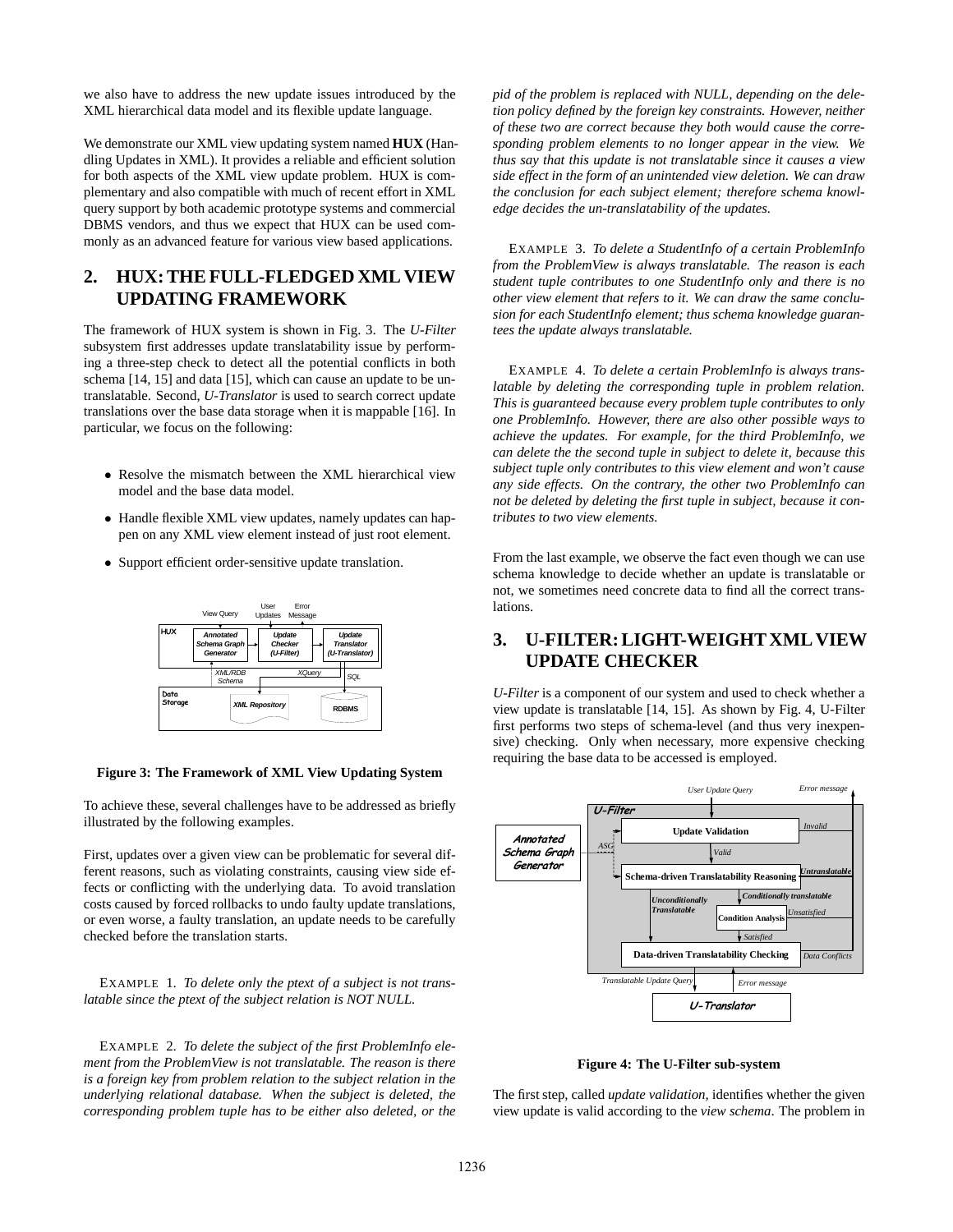

**Figure 2: XQuery Views over Relational Database in Fig. 1**

Example 1 is identified by this step. This view schema can either be pre-defined or be inferred from the view definition query and the base relational schema knowledge. It is modeled using a graph named *Annotated Schema Graph*, and generated similar to the *view forest* in SilkRoute [12]. Given that a lot of work has already been done in the literature on schema validation [4, 13], here we focus on two questions closely related with the view update issue: (i) How to extract the view schema from the view query and the relational schema? (ii) Which of the extracted constraints in the view schema should the validation procedure consider?

In the second step, called *schema-driven translatability reasoning*(STAR), updates determined to be valid by Step 1 are further examined. The potential view side effects are checked, which can be caused by different reasons, including foreign key constraints conflicting with the view structure, or, base data duplication in the view. This compile-time check only utilizes the view query and the relational schema. Example 3 and 2 are identified here. Techniques in this step is included in our earlier work [14, 15]. [14] extends [7] into a *clean-extended source theory* for XML views; this serves as the criteria for determining whether a given translation is correct. [15] focuses on identifying the factors deciding the translatability of deletions over XML views.

There are some updates that may have potential side effects need to further checked. For instance, in Example 4, in order to make sure whether deleting from *subject* is a correct translation or not, we need to check how many view elements a certain *subject* contributes to. In our third step, the run-time *data-driven translatability checking*, such facts will be identified by issuing *probe queries*. As an example, the probe query for Example 4 is: { *SELECT COUNT(\*) FROM subject WHERE subject.sid = problem.sid AND problem.pid* = " $p3$ "}. As the result is 1, the second *subject* tuple contributes to only one *ProblemInfo* element. This check can only be resolved by examining actual base data. This is typically rather expensive. Hence it is practical to employ it only at last, when the prior steps have been considered.

Moreover, for an order-sensitive XML view using a FLWOR expression, an order-sensitive update can delete an existing view element in a certain position or insert a new view element into a certain position of the view. This update can cause new data-related update translatability issues in terms of the update position itself being invalid. Special order-specific probe queries are utilized to verify the legality of the deleting or inserting position.

## **4. U-TRANSLATOR: AN EFFICIENT UP-DATE TRANSLATION MECHANISM**

Now assume a view update is not filtered out by U-Filter and thus is found to be translatable. Then we tackle the question of how best to translate updates on the XML view into equivalent tuple-based SQL updates or XML document updates on the base data. This requires understanding the ways in which individual view update requests may be satisfied by updates over the underlying data storage. In some cases, there will be precisely one way to perform the database update that results in the desired view update. However, in most cases, the new view state may correspond to several different database states. Consequently, the question of choosing a particular database state arises. Of the multiple database states, we would like to choose one that is "as close as possible" under some measure to the original database state, namely, to minimize the effect of the view update on the database [3, 10].

We design a set of criteria to distinguish between a "good" and a "bad" translation that extends the validity criteria established for relational view updates [10, 11, 1, 3]. Conceptually an enumeration of all possible valid translations of each view update on the view should be examined. For practical reasons, we do not instantiate this enumeration in our system. We merely use it to define the space of alternatives for correct update translations.

When the underlying data storage is a relational database, the mismatch between the two update languages (XQuery FLWU updates on the view versus SQL queries on the base) is carefully dealt with to pick efficient update translation. New optimization techniques on generating efficient base updates, which consider the performance impacts imposed by for example using some partially materialized index, have also been incorporated into our system. The implementation is based on the XML algebra tree (XAT) of Rainbow XQuery engine.

We have developed an order sensitive query optimization technique when an XML view is defined over relational databases [16]. U-Translator utilizes this general approach for supporting order-sensitive XQuery-to-SQL translation that works irrespective of the chosen XML-to-relational data mapping and also the selected orderencoding method. Special probe queries over the XML base are employed, which extract information to generate a proper order code in the relational database or position in the XML document for the newly inserted view element.

### **5. DEMONSTRATION**